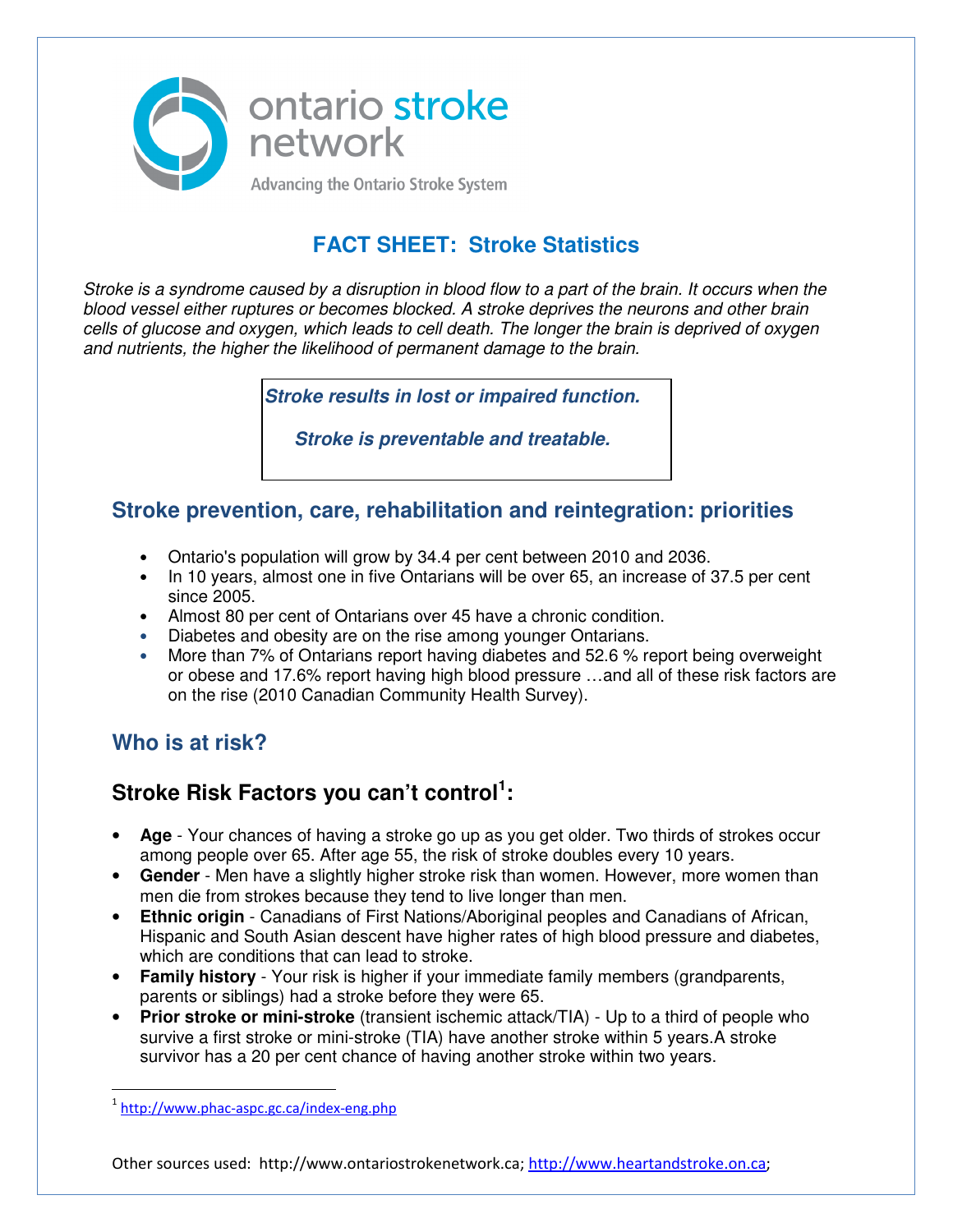

## **Stroke Risk Factors you can control<sup>1</sup> :**

 $\overline{\phantom{0}}$ 

- **High blood pressure** accounts for 35-50% of stroke risk. Almost 20% of Canadians have high blood pressure.
- **High blood cholesterol** The link between high cholesterol and stroke isn't as clear as the link between high cholesterol and heart attacks. However, researchers believe that high blood cholesterol can play a part in blocking the arteries leading to the brain.
- **Irregular heartbeat (Atrial Fibrillation/AF)** those with AF are 5 times more likely to have a stroke and about 15% of stroke patients have AF.
- **Diabetes -** patients with diabetes are 2 to 3 times more likely to develop stroke. Almost 20% of people who have a stroke are diabetic.
- **Drug Abuse-** The use of illicit drugs such as cocaine and crack cocaine can cause a stroke. These drugs can cause narrowing of blood vessels resulting in less blood flow to the brain. Cocaine also affects the heart, causing abnormal heart rhythm and rapid heart rate that can lead to the formation of blood clots. Strokes caused by drug abuse are often seen in a younger population.
- **Overweight** particularly those who have "central obesity" where extra weight is carried around the hips. Men with waist circumference of 40 inches or more and women with waist circumference of 35 inches or higher are at particularly high risk of stroke.
- **Physical inactivity** people who exercise 5 or more times per week have a reduced stroke risk.
- **Alcohol consumption** the link to stroke is not entirely clear however, in some studies, excessive alcohol consumption has been negatively linked to stroke.
- **Smoking** doubles the risk of stroke. Quitting will significantly reduce the risk within two years. Within five years, your risk will be the same as someone who never smoked.
- **Diet** eating a heart-healthy diet can reduce your risk of heart disease or stroke by 80%.
- Sleep Apnea -People with sleep apnea are approximately 1.6-2.7<sup>2 3</sup> times more at risk to have a stroke. Several studies have shown a link between people with sleep apnea who go on to have a stroke and also those people who have had a stroke that show a higher incidence of sleep apnea after the stroke. There is also evidence that stroke patients with obstructive sleep apnea appear to have increased risk of death if the sleep apnea is untreated.
- **Stress/Depression** There is a growing body of research showing a link between stress and stroke. Stress is linked with stroke risk factors including, high blood pressure, smoking and being overweight. Research is also showing that depression is associated with a significantly increased risk of stroke morbidity and mortality $4$ .

Other sources used: http://www.ontariostrokenetwork.ca; http://www.heartandstroke.on.ca;

<sup>&</sup>lt;sup>2</sup> Johansson et al. Sleep disordered breathing in community dwelling elderly: Associations with cardiovascular disease, impaired systolic function and mortality. *Sleep Medicine* 2011;12(8):748-753

<sup>3</sup> Redline et al. Obstructive sleep apnea-hypopnea and incident stroke: The Sleep Heart Study. *American Journal of Respiratory and Critical Care Medicine* 2010;182(2):269-277

<sup>4</sup> Pan A et al. Depression and Risk of Stroke Morbidity and Mortality: A Meta-analysis and Systematic Review *JAMA. 2011; 306 (11):1241-1249.*